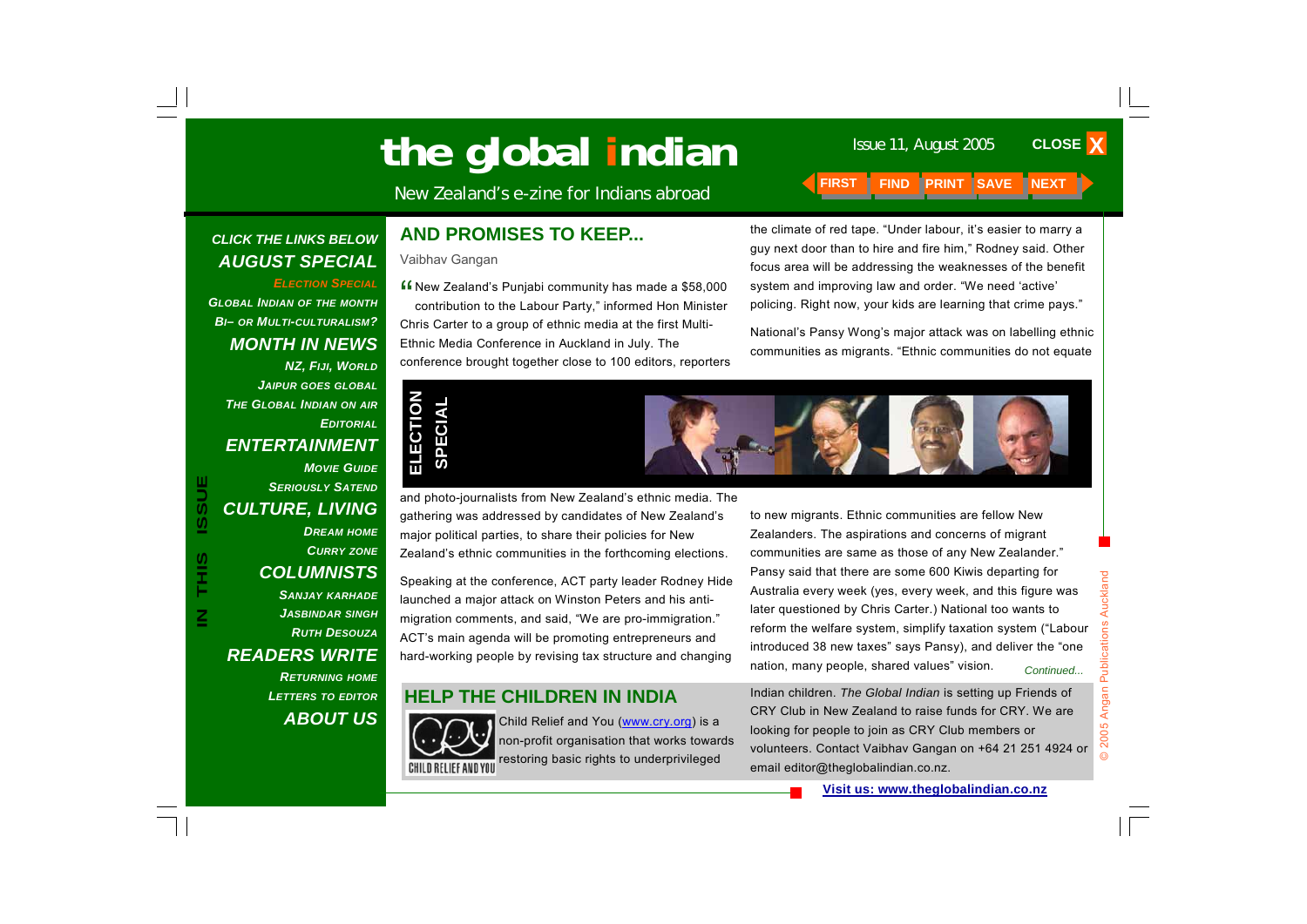*ELECTION SPECIAL GLOBAL INDIAN OF THE MONTH BI– OR MULTI-CULTURALISM? MONTH IN NEWS NZ, FIJI, WORLD JAIPUR GOES GLOBAL THE GLOBAL INDIAN ON AIR EDITORIALENTERTAINMENT MOVIE GUIDESERIOUSLY SATENDCULTURE, LIVING DREAM HOME CURRY ZONE COLUMNISTS SANJAY KARHADE JASBINDAR SINGH RUTH DESOUZA*

## *READERS WRITE*

**IN THIS ISSUE**

S<br>HH

 $\overline{\mathsf{z}}$ 

**ISSUE** 

*RETURNING HOME LETTERS TO EDITOR ABOUT US*

As Shadow Minister of Justice, National's Richard Worth is committed to scrapping parole system, increasing police numbers and introducing DNA testing in addition to fingerprinting . And yes, Richard seemed the most sincere politician (oxymoron?) in the room full of leaders from New Zealand's most political parties. National's Ravi Musuku, is another candidate who's soft spoken yet shows a desire to make a difference when he talks about the poor kids that he taught and metamorphosed them into bright students. "Ravi, you are making chicken curry out of brinjals," were the words of a Board member of the school that Ravi headed in India. *Continued...* 

Speaking for the Labour Party, Chris Carter summarised the achievements of his government. "we have ensured the lowest unemployment figures. There are 100,000 people employed that were not employed five years ago. We have put an extra \$2 billion in education. We have paid off debts and yet achieved six excellent years of growth. At Parliament, we celebrated Diwali this year and for four years we have been celebrating Chinese New Year," Chris said before proudly adding, "We did not go to war with Iraq." He questioned National's policy on tax cuts migrants from Afghanistan." and said, "If you want to cut taxes, then health, education and superannuation is where the big money will have to come from." Ashraf Chaudhary wants to make sure that "you are well-represented in the Parliament." He feels that Labour's budget is "Asian-friendly" as it promotes moneysaving schemes and does not plan to borrow money.

Chris Carter dexterously avoided responding to The Global Indian's question "how do you plan to bring 300,000 people on benefit in employment?" and said, "During our government, the number of people on benefits has halved and there are more people employed." Apparently, ethnic unemployment rate has dropped from 9.7% in 1999 to 6.5% today. (this still compares unfavourably with New Zealand's overall unemployment rate of 4%.). The unemployment rate for recent migrants from China is 9%, from India 13%, and from the Middle East and Sri Lanka 17% (2002).

Green Party's Keith Locke made some very sensible suggestions. "we want to encourage skill training. New Zealand should maintain manufacturing base. We can't totally rely on agriculture exports. We want to provide educate new migrants about New Zealand's history." Responding to The Global Indian's question about how he proposes to change New Zealand employers' mind-set about hiring migrants, Keith said, "there should be incentives to employers to hire migrants. Also, media should share success stories of hiring migrants, e.g. Radio NZ recently profiled employers successfully hiring

Overall, the ethnic media's strength could be felt in the room. Even if one takes the speakers' promises with a pinch of salt in light of the election fever, many politicians showed the signs of awareness about New Zealand's ethnicities, which could not be ignored.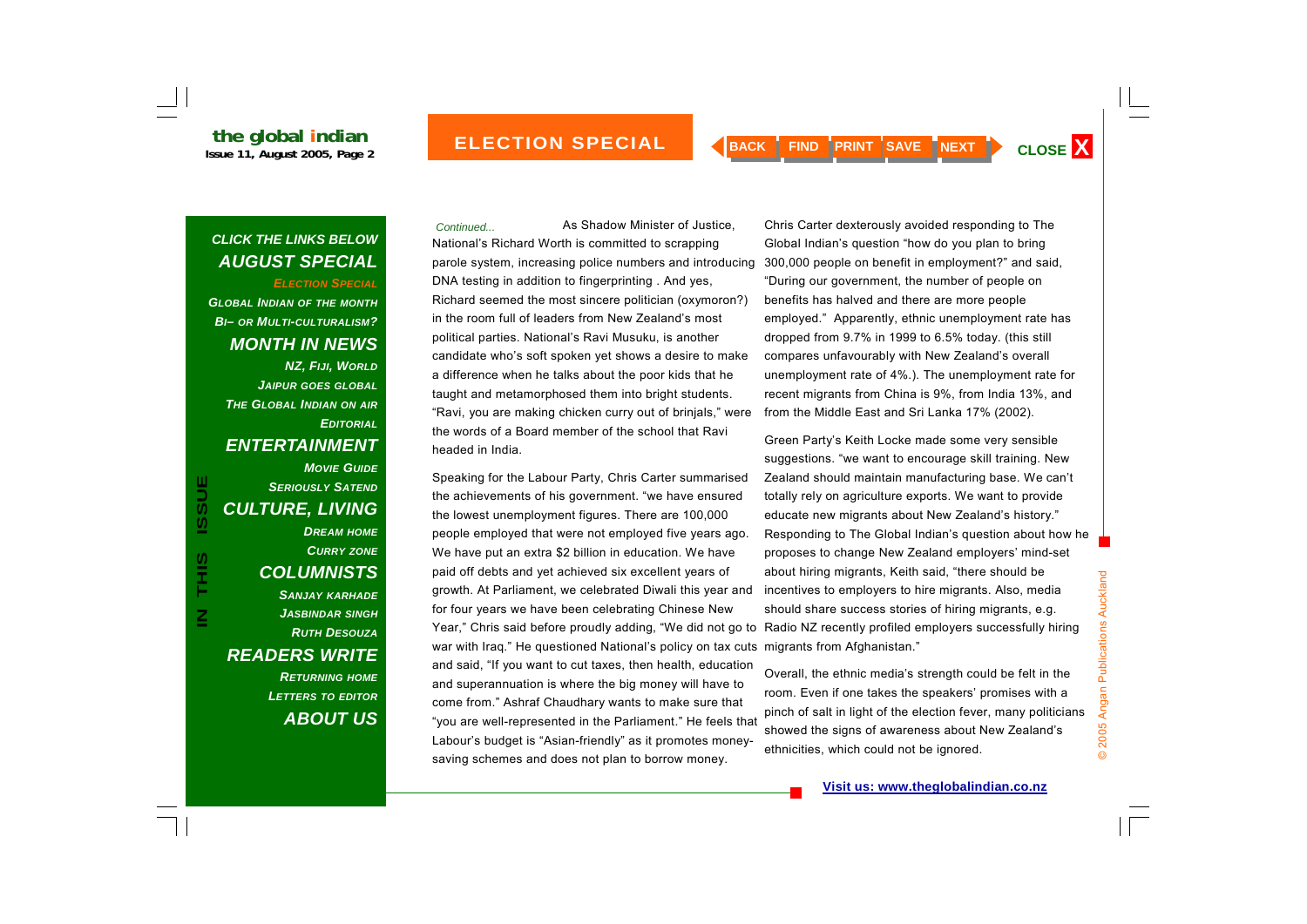## **INDERTHE MONTH AUGUST 2005 CLOSE X AND SAVE NEXT AND SAVE THE MONTH AND SACK FIND SAVE NEXT AND CLOSE X**

## *CLICK THE LINKS BELOW AUGUST SPECIAL ELECTION SPECIAL*

*GLOBAL INDIAN OF THE MONTH BI– OR MULTI-CULTURALISM? MONTH IN NEWS NZ, FIJI, WORLD JAIPUR GOES GLOBAL THE GLOBAL INDIAN ON AIR EDITORIAL*

### *ENTERTAINMENT*

*MOVIE GUIDE*

*SERIOUSLY SATEND*

## *CULTURE, LIVING DREAM HOME CURRY ZONE COLUMNISTS*

*SANJAY KARHADE JASBINDAR SINGH RUTH DESOUZAREADERS WRITE RETURNING HOME LETTERS TO EDITOR*

*ABOUT US*

**I**t's often said, "Those<br>who can, do. Those who can't, consult!" Well, not in the case of Deepak Selvaratnam who has successfully co-founded Contact Solutionz, a business process outsourcing consulting company, and showed 'he can!' He consults in auditing and other areas within the contact centre environment.

Deepak counts on over 18 years in marketing and service centre environments having managed centres in New Zealand and many

other countries for companies such as British American Tobacco and Progressive Enterprises. He has a diploma from the Chartered Institute of Marketing in the UK, an MBA in communication, risk management and insurance from Sri Lanka and is a certified project management professional (PMP) from the US.

When I phoned Deepak for the interview, I was feeling a little guilty for not giving him enough notice. He was in the

## **"INTEGRATE WITH THE SOCIETY" - DEEPAK SELVARATNAM**

Vaibhav Gangan



process of leaving for his Asia trip. We still managed to catch up for the interview, just as he was leaving for the airport. We got down to business straightaway and I asked him about the trip. "As I am trying to set up resellers in the UK, the US and Singapore, I'm currently travelling a lot, but hope that I won't have to travel as much once our overseas operations stabilise," he says. Deepak's day starts at 5.00am with meditation and then taking the dogs for a walk. Deepak loves animals, having reared all sorts of animals ranging from different birds to deer to even pythons (in Sri Lanka).

Born in Madras to an Indian mother and a Sri Lankan father he was brought up in Colombo in Sri Lanka. Then he went to the UK to complete his graduation, before coming back and completing his

MBA. After running his father's transport clearing and forwarding business. Later, he joined an insurance company, CTC Eagle (a member of the British American tobacco Group). "I looked after the risk and safety areas for the region." He then worked across the Middle East, East Africa and South Asia based out of Colombo before getting married.

*Continued...* 

© 2005 Angan Publications Auckland

2005 Angan Publications Auckland

#### **Visit us: www.theglobalindian.co.nz**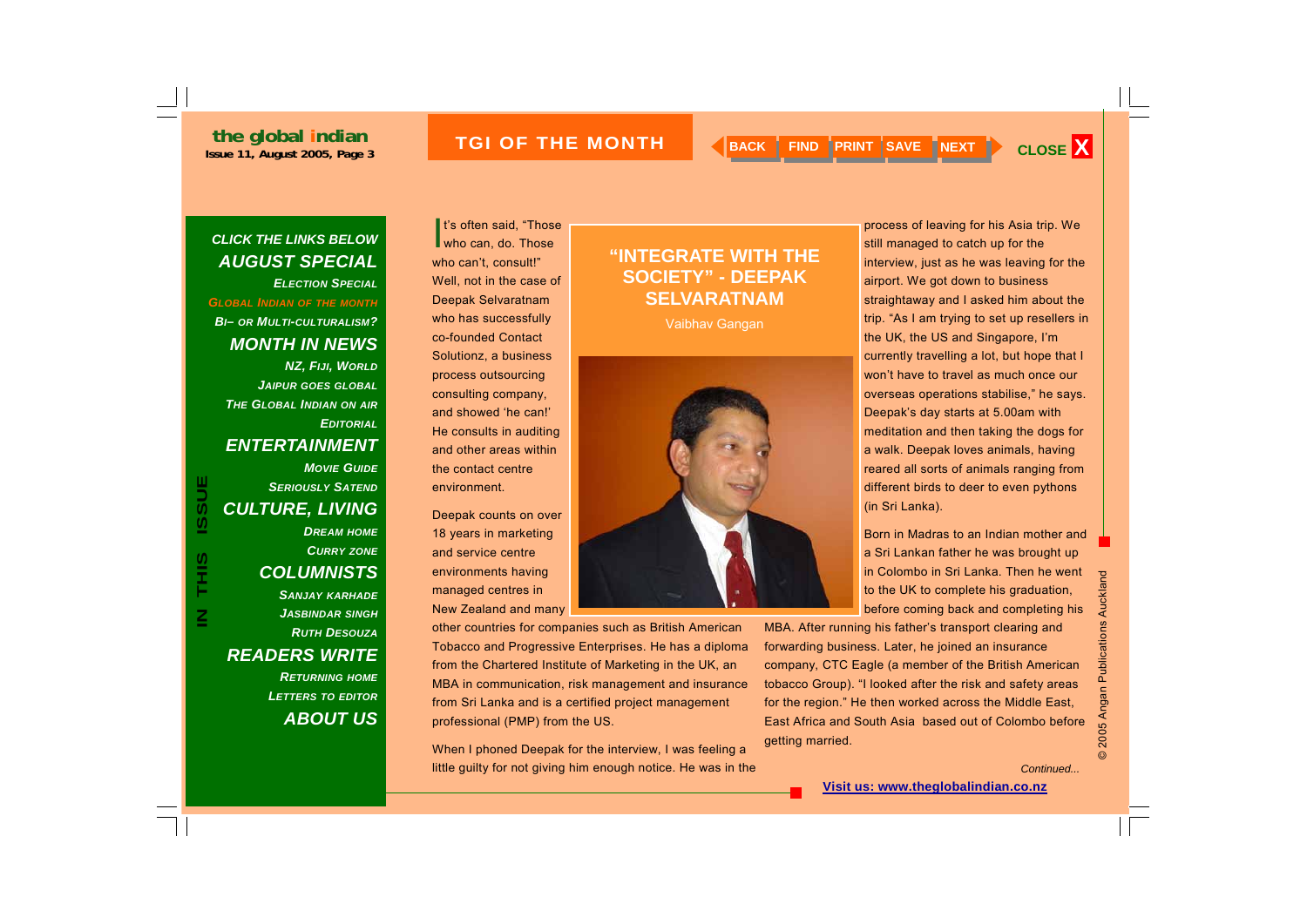### *CLICK THE LINKS BELOW AUGUST SPECIAL ELECTION SPECIALGLOBAL INDIAN OF THE MONTH BI– OR MULTI-CULTURALISM? MONTH IN NEWS NZ, FIJI, WORLD JAIPUR GOES GLOBAL THE GLOBAL INDIAN ON AIR EDITORIAL*

## *ENTERTAINMENT*

### *MOVIE GUIDE SERIOUSLY SATENDCULTURE, LIVING DREAM HOME CURRY ZONE COLUMNISTS*

*SANJAY KARHADE JASBINDAR SINGH RUTH DESOUZAREADERS WRITE RETURNING HOME LETTERS TO EDITOR ABOUT US*

#### *Continued...*

What brought him to New Zealand? "My wife. Unlike me, my wife was not used to the violence around her in Sri Lanka, since she is from Kenya. It was 1997. She was on the 18th floor of the Twin Towers when the Central Bank building bomb exploded underneath. For my wife, this was a horrifying experience. That was it," Deepak recalls. He then joined Progressive Group and dirtied his hands on strategy and planning stuff, before joining Might River Power as their product manager. Even as he was working all these years, he kept developing business process plans in the

background. "In New Zealand, I sensed the need for auditing of contact centres. I found a market there." That's how Contact Solutionz was born.

"Being able to integrate with the mainstream society and having an overarching need to contribute to the society go a long way."

In fact, developing these networks is very critical to success in a foreign land, he adds. Having the right attitude is another important factor, as he explains: "Being able to integrate with the mainstream society and having an overarching need to contribute to the society go a long way." Having experienced Sri Lanka's violent background

were the highlights of New Zealand for Deepak and his wife during their initial days. "I don't have close relatives here and so had a lot less networks here when I came. But gradually I developed my network," Deepak explains.

> means Deepak can value New Zealand's peaceful environment more than many of us. No wonder Mahatma Gandhi is one of his role models and has been a major influence for him. He was on the board of Progressive Credit Union for quite some time, before an increased work-load

made it difficult for him to do justice to the community work.

Looking forward, Deepak wants to spend more time with the family. "Since I was setting up this business, I haven't been able to give enough time to them" He also wants to start working on his PhD in operational processes around customer service.

**NOMINATE?** 

© 2005 Angan Publications Auckland

2005 Angan

 $\odot$ 

**Publications Auckland** 

### *Would you like to nominate someone as The Global*  **Indian of the Month? Write to the editor. WANT TO**

Good weather, lack of a social network and the DIY work

prejudices here. But I have lived in other countries too, and there are more prejudices in the Middle East, East Africa and in India and Sri Lanka than in New Zealand."

Of course, it wasn't easy in the beginning. Jobs were difficult to find for a Sri Lankan /Indian amidst the white sea of Auckland's employment market. "Fortunately, my manager recognised my talent, since he was a welltravelled person and understood various cultures," Deepak says and quickly adds, "Well, there are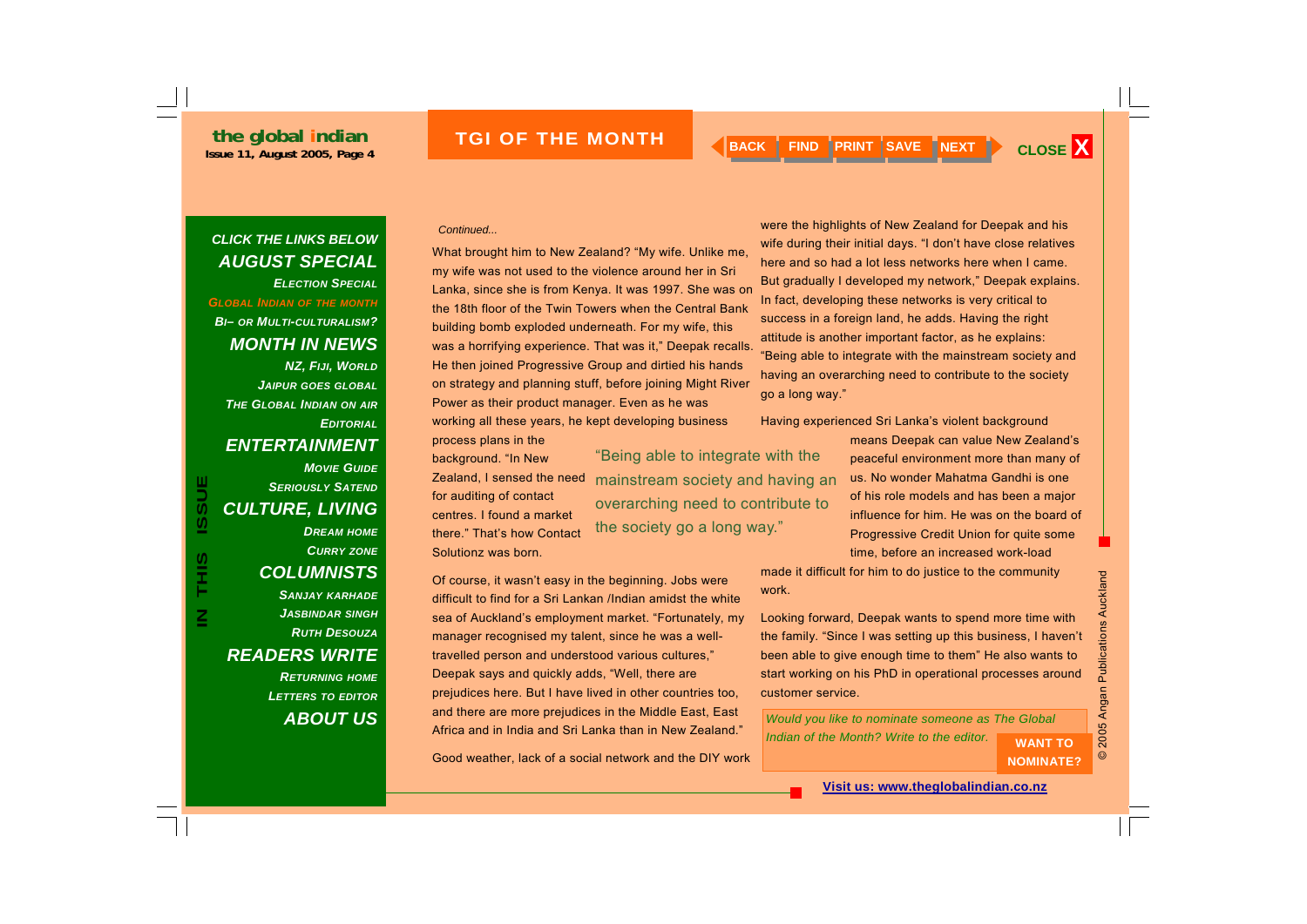#### **GUEST COLUMN MONTH**

### *CLICK THE LINKS BELOW AUGUST SPECIAL*

*ELECTION SPECIALGLOBAL INDIAN OF THE MONTH BI– OR MULTI-CULTURALISM? MONTH IN NEWS NZ, FIJI, WORLD JAIPUR GOES GLOBAL THE GLOBAL INDIAN ON AIR EDITORIALENTERTAINMENT MOVIE GUIDESERIOUSLY SATEND*

**IN THIS ISSUE**

S<br>H<br>H

 $\overline{\mathsf{z}}$ 

**ISSUE** 

*LETTERS TO EDITOR*

*ABOUT US*

## **NZ: BI- OR MULTI-CULTURALISM?**

Mark Williams

September looks to be the month for serious<br>September of where New Zealand is heading. The likely date of an election which may well see the end of the Labour Government and the longstanding consensus about biculturalism. So far the real issues have scarcely been mentioned, far less debated. Labour seems determined to protect itself against the charge of favouritism towards Maori by pulling back from biculturalism in education, health and welfare. Don Brash offers simplistic choices between Kiwi and Iwi, while trying to avoid the taint of racism by reiterating his possession of a Singaporean wife.

The month also begins in Christchurch with a conference hosted by the English programme at Canterbury University on the topic 'Biculturalism or Multiculturalism'. This will allow some real reflection on the issues by collecting writers and thinkers from Australia, Canada and the Pacific as well as New Zealand, where the terms have different histories and different meanings. Canada, for example, embraced a form of biculturalism and bilingualism in the 1960s, but one between the French and the Anglos. This collapsed as indigenous and immigrant groups objected to their inclusion and was replaced by the 'Canadian mosaic'. The conference will address the situation in New Zealand not by preaching or



Don Brash offers simplistic choices between Kiwi<br>and Iwi, while trying to avoid the taint of racism by reiterating his possession of a Singaporean wife.

suggesting simple solutions to complex problems but by allowing more information into the local system and by lifting the level of debate. The origin of the conference, sadly, lay in a public lecture that Michael King was to give at Canterbury University on 'Biculturalism or Multiculturalism'. Michael's tragic death made this impossible, but the intention to help New Zealanders think about their cultural options for the future in stronger and more positive terms than those we find in newspapers or politicians' speeches remains.

Conference: Biculturalism or Multiculturalism, 1-3 September, Christchurch. www.engl.canterbury.ac.nz

*Mark is an associate professor at the University of Canterbury where he teaches modern and postcolonial literature.*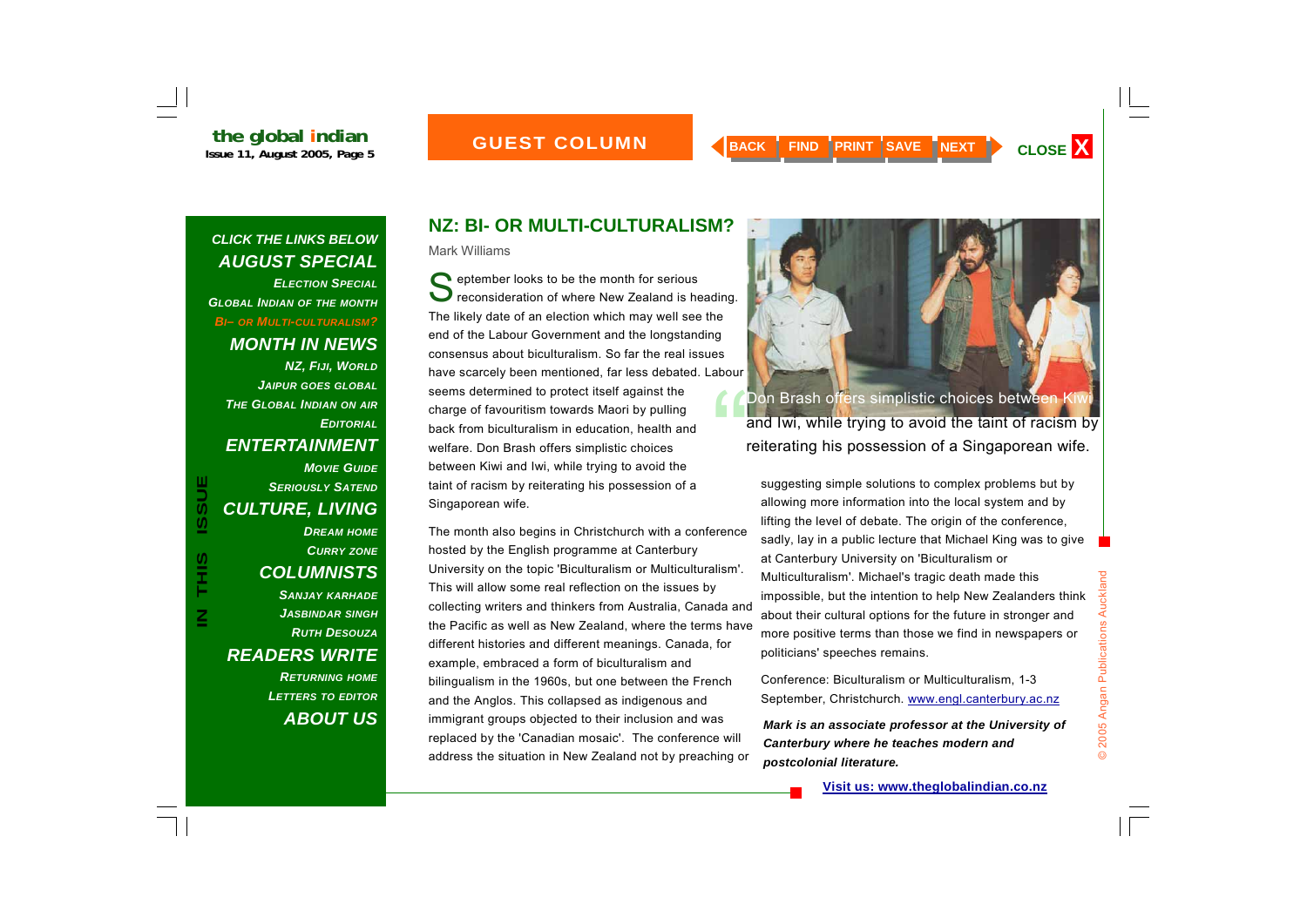*ELECTION SPECIALGLOBAL INDIAN OF THE MONTH BI– OR MULTI-CULTURALISM? MONTH IN NEWS* 

#### *NZ, FIJI, WORLD*

*JAIPUR GOES GLOBAL THE GLOBAL INDIAN ON AIR EDITORIALENTERTAINMENT* 

## *MOVIE GUIDE SERIOUSLY SATENDCULTURE, LIVING DREAM HOME CURRY ZONE COLUMNISTS SANJAY KARHADE*

*JASBINDAR SINGH RUTH DESOUZAREADERS WRITE RETURNING HOME LETTERS TO EDITOR*

*ABOUT US*

## **MEDIA BLAMED FOR ISLAM'S IMAGE**

AUCKLAND—In a recent meeting between members of Auckland's Muslim community and the government, New Zealand's mainstream media was blamed by some members of the community for creating misconceptions about Islam. The meeting was conveyed by the Minister for Ethnic Affairs, Hon Chris Carter, along with Labour MP Ashraf Chaudhary. Even as the Muslim and the wider Indian community in New Zealand are appreciative of the government's steps to ensure safety of minorities following the Waghela murder and the attacks on mosques in Auckland, voices of the community still portray that a lot needs to be done. Muslim woman Rana Sobh, referring to the current affairs show '60 Minutes', said "The message was to hate the religion and hate Muslims and be fearful," the NZ Herald reported on 21 July.

## **JAIL FOR A BILLION DOLLAR DRUG CONVICTS**

FIJI—The Fiji High Court sentenced six people to jail for manufacturing drup 'P' (metamphetamines) worth F\$1 billion, for four years and seven months, Fiji Live reported.

Trial judge Justice Gerard Winter said while the maximum eightyear term for such offences was far too low to be a deterrent to the underworld, Fiji had now increased the penalty to life in jail or a \$1 million fine. According to Fiji Live, Justice Winter said the judgment should stand as a clear warning to those who would exploit Fiji as an easy country within which to ply their miserable trade.

He warned people with the evil intent of making or trafficking drugs that they would receive a strong punishment, Fiji Live said.

#### **NEW ZEALAND FIJI WORLD**

## **US TO PROVIDE NUKE TECH TO INDIA**

NEW DELHI—In a major deviation from a long-standing position on nuclear power, the US has agreed to share civilian nuclear technology with India. In India, this is seen as a major victory for the visiting Indian Prime Minister Dr Singh; in the US, it is seen as a necessary step to befriend India which is growing in importance as a key international player in the global economic and political environment. Will the Pakistan President Musharraff be happy with this? Will the US Congress support this move? Why did the Bush administration move so quickly to change its stand instead of waiting till Bush's India visit next year? Is this America's tactic to counter-balance China's prominence in the Asian region? India would have access, for the first time, to conventional weapons systems and to sensitive US nuclear technology that can be used in either a civilian or a military programme.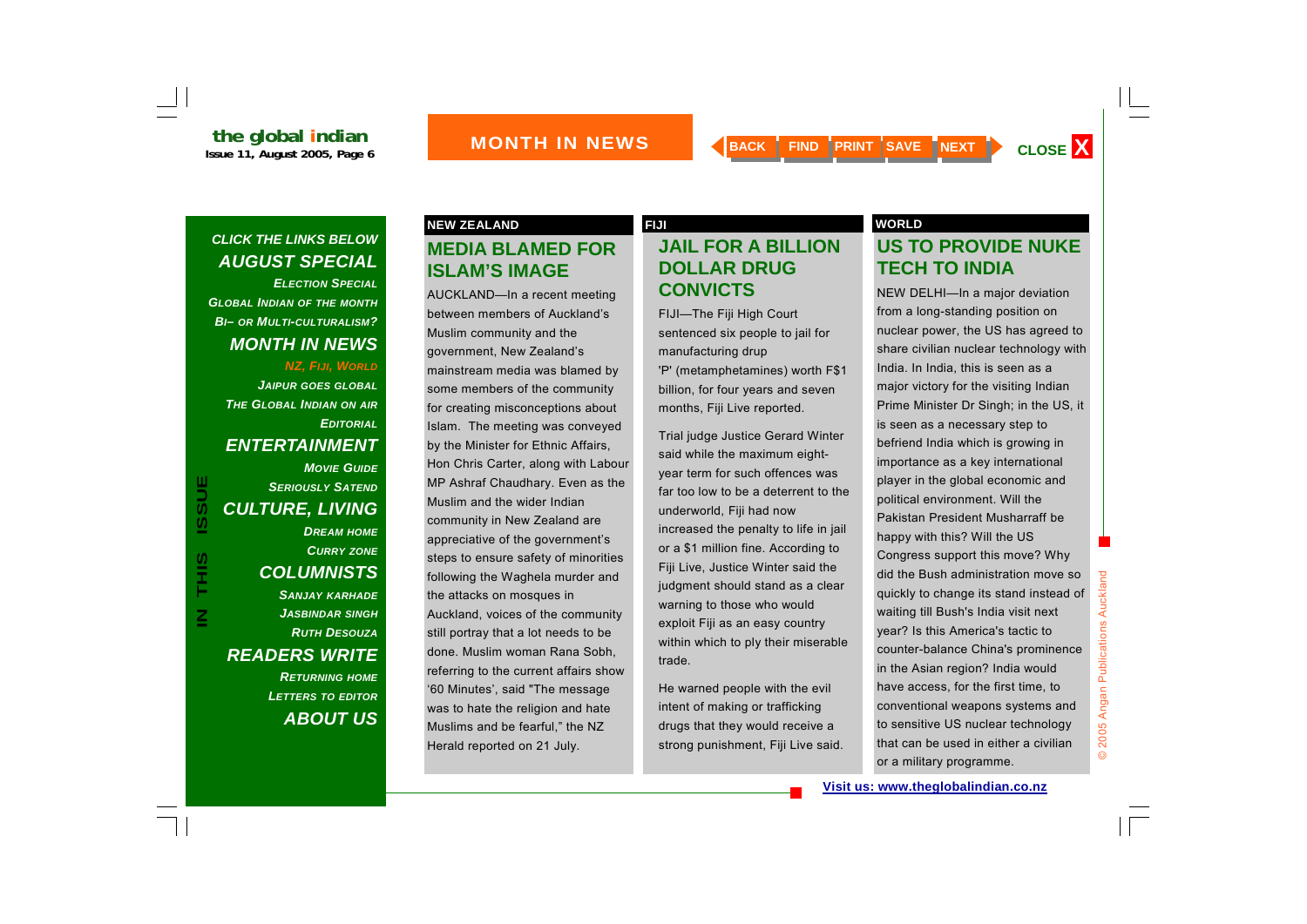*ELECTION SPECIALGLOBAL INDIAN OF THE MONTH BI– OR MULTI-CULTURALISM? MONTH IN NEWS NZ, FIJI, WORLD JAIPUR GOES GLOBAL THE GLOBAL INDIAN ON AIR EDITORIALENTERTAINMENT MOVIE GUIDESERIOUSLY SATENDCULTURE, LIVING DREAM HOME CURRY ZONE*

## *COLUMNISTS*

**IN THIS ISSUE**

S<br>H<br>H

 $\overline{\mathsf{z}}$ 

**ISSUE** 

*SANJAY KARHADE JASBINDAR SINGH RUTH DESOUZAREADERS WRITE RETURNING HOME LETTERS TO EDITOR ABOUT US*

## **TGI EXCLUSIVE: JAIPUR GOES GLOBAL**

Overseas correspondent



*Shah Rukh Khan at the inauguration of India's first World Trade Park in Jaipur. From left: SRK, Jaipur CM Vasundhara Raje, WTP Chairman Sajjid Khan, Director Anoop Bartaria.* 

RAJASTHAN—Jaipur Chief Minister Vasundhara Raje unveiled a model of India's first World Trade Park at Jaipur, India, by laying the foundation with a golden brick. The WTP Jaipur Chairman, the US-based tycoon Sajjid Khan, has set an ambitious target of 700 days to complete this NZ\$117 million project. "It will be a great socio-economic booster for the whole region pushing the employment rate," Sajjid says. The WTP is expected to promote business tourism, and do to Jaipur "what Empire State Building did to New York." The project, a city in itself, will use 6000 tonnes of steel, 20000 tonnes of cement, and will include 32 escalators, 28 lifts, an underwater restaurant, 1100 car parks, a floating executive lounge, and two 10,000 sqft lobbies.

## **THE GLOBAL INDIAN ON AIR**

AUCKLAND—The Global Indian's team was on air (990AM Auckland) on 28 July and spoke about current affairs and previewed the August issue of The Global Indian. "Starting this month, we'll preview our forthcoming issues every month on Apna 990," said Sangeeta Anand, the publisher of The Global Indian. "Readers outside Auckland can listen to Apna 990AM's webcast at www.apnafm.com," TGI Editor Vaibhav Gangan said.



## **Air India wishes all happy 58th anniversary of India's independence**

**6 FAI Building, 220 Queen Street, Auckland Phone: +64 9 3031301; 3034941** 

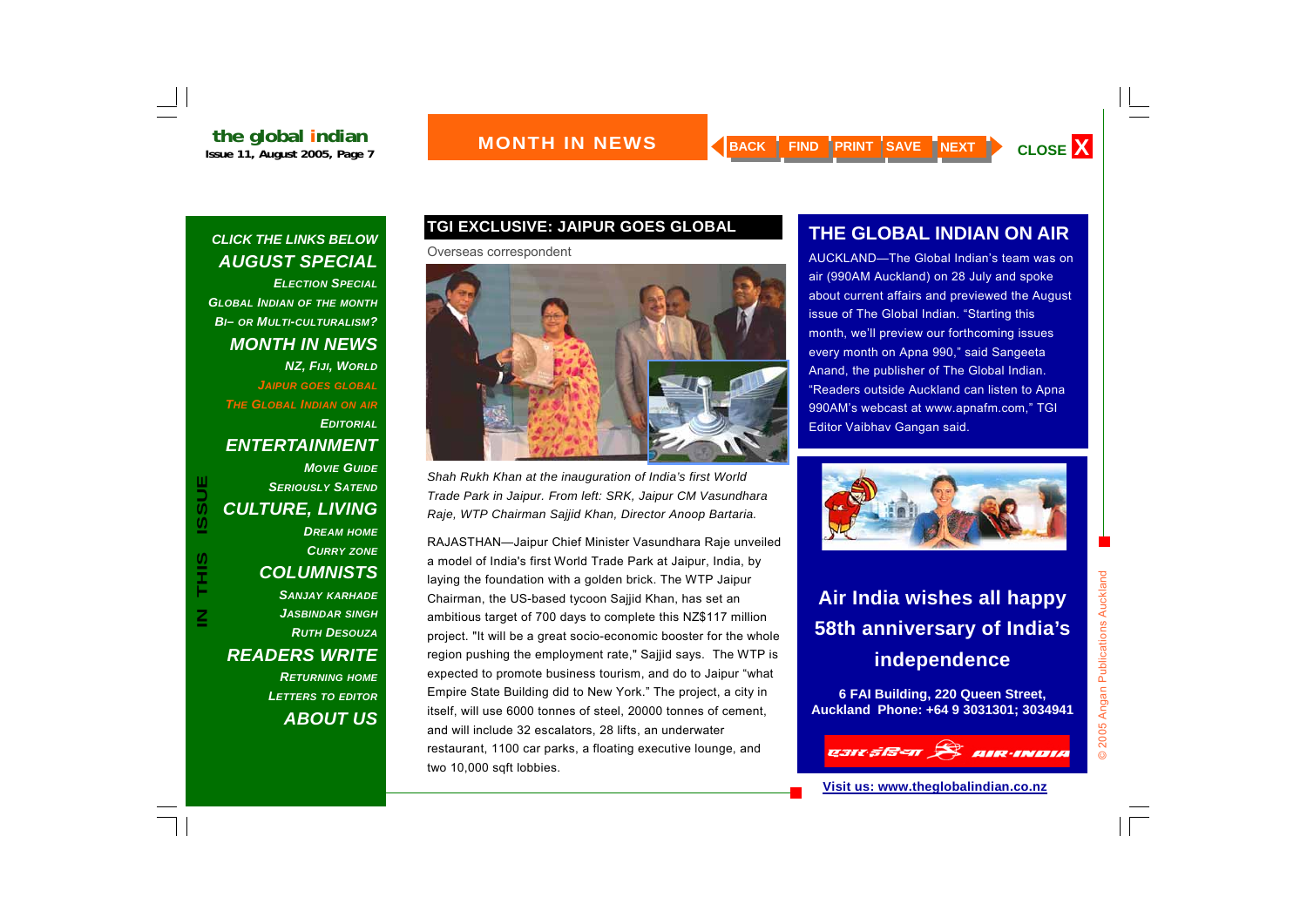## **EDITORIAL**

## *CLICK THE LINKS BELOW AUGUST SPECIAL*

*ELECTION SPECIALGLOBAL INDIAN OF THE MONTH BI– OR MULTI-CULTURALISM? MONTH IN NEWS NZ, FIJI, WORLD JAIPUR GOES GLOBAL THE GLOBAL INDIAN ON AIR EDITORIAL*

## *ENTERTAINMENT*

**IN THIS ISSUE ISSUE** S<br>HH  $\overline{\mathsf{z}}$ 

## *MOVIE GUIDE SERIOUSLY SATENDCULTURE, LIVING DREAM HOME CURRY ZONE COLUMNISTS SANJAY KARHADE JASBINDAR SINGH RUTH DESOUZAREADERS WRITE RETURNING HOME*

*LETTERS TO EDITOR ABOUT US*

## **TERRORISM - A GLOBAL CHALLENGE**

Sangeeta Anand

It's painful to see that it took London blasts and<br>September 11 for the West to realise the threat of terrorism. Bombay blasts in 1993 killed more people than the recent London blasts, but western media hardly took notice. To them, it was India's 'internal' problem, despite India's intelligence agencies proving international links to the blasts. Terrorism in India is not internal, it is international, as much as it is in the UK, or the US. Violence in Kashmir is sponsored by international terrorists. This is one of the misconceptions of western media and it promotes it to its readers. September 11, then America's war on Iraq, the London blasts, attacks on Auckland mosques are all pointers of the 'eye-for-an-eye' mentality which will not get us anywhere. Cultural understanding and tolerance is the only way of coexistence. It reminds me of a cartoon published in an American newspaper last year where two Martians are looking at the Earth from their powerful telescopes and one of them says, "Looks like pretty clever specie. But I can't understand why they blow themselves in crowds."

There's a subtle void among many cultures in New Zealand, and the attacks on mosques is one manifestation of it. Mainstream media can play a vital role in bridging the gap. I am not saying that media alone can or should. The many communities in New Zealand need to take conscious steps to come closer to each other culturally.

## mortgagesonline.co.nz

## Need A Home Loan?

Get up to \$1,000 towards your setup costs (when you mention this ad)

We come to your place

Free Service

More than Fifteen Lenders (incl Major Banks)

Accredited Member of the NZ **Mortgage Brokers Association** 

**Contact: Hamish Patel** M: 021 625 693 P: 09 361 3693 F: 09 361 3697 E: hamish@mortgagesonline.co.nz W: mortgagesonline.co.nz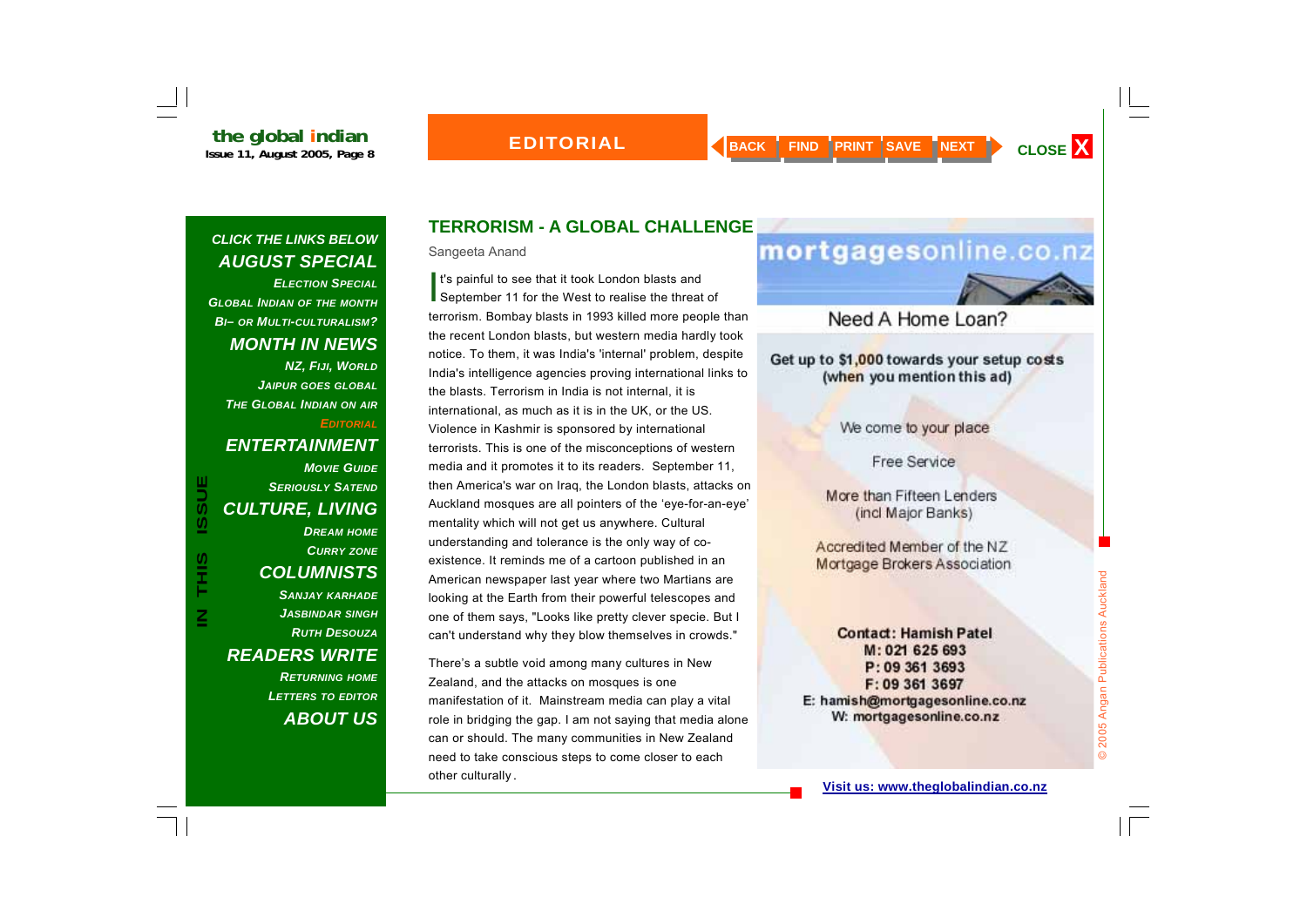### *CLICK THE LINKS BELOW AUGUST SPECIAL*

*ELECTION SPECIALGLOBAL INDIAN OF THE MONTH BI– OR MULTI-CULTURALISM? MONTH IN NEWS NZ, FIJI, WORLD JAIPUR GOES GLOBAL THE GLOBAL INDIAN ON AIR EDITORIALENTERTAINMENT* 

### *MOVIE GUIDESERIOUSLY SATENDCULTURE, LIVING DREAM HOME*

*CURRY ZONE COLUMNISTS SANJAY KARHADE JASBINDAR SINGH RUTH DESOUZAREADERS WRITE* 

*RETURNING HOME LETTERS TO EDITOR ABOUT US*



## **VIRUDDH**

Is 2004-05 a Big B year? Black, Waqt, Sarkar and now Virudh—all highly successful at the box office. Mahesh Manjerkar's Virudh is just short of being a 'classic' film. Following Vaastav and Astitva,

Virudh touches the right chord with the audience with Mahesh's close-to-reality plot, reminding us of Saaransh in many respects. **Our verdict:** go for it!

## **NOW SHOWING**

Bachchan arrives. Once again! Remember the Bachchan charm of the 70s and 80s when Bachchan's mere entry on the screen would get an applause? Sarkar rekindles the Bachchan flame—this time we're

talking about Bachchan Jr. More about the movie—Sarkar is Ram Gopal Varma's tribute to Francis Ford Coppola's 'The Godfather'. Some say it's based on Bal Thackeray's life. **Our verdict:** Don't miss this year's most awaited movie. You won't be disappointed.

#### **HOT MOVIES**

**SARKAR** 

Seher, The Rising, Warrior



**HOT MUSIC**  Fareb, Dus



## **OTHER ATTRACTIONS**

**7 1/2 Phere** 

Cast : Juhi Chawla, Irrfan Khan, Anang Desai, Neena Kulkarni, Lalit Tiwari

Director: Isshaan Trivedi

#### **No Entry**

Writer and director: Anees Bazmee

Cast: Salman Khan, Esha Deol, Anil Kapoor, Bipasha Basu, Fardeen Khan

#### **Salaam Namaste**

Director: Siddharth Anand

Cast: Saif Ali Khan, Preity Zinta, Arshad Warsi, Tania Zaetta

*Movie guide compiled by: Vishal Singh*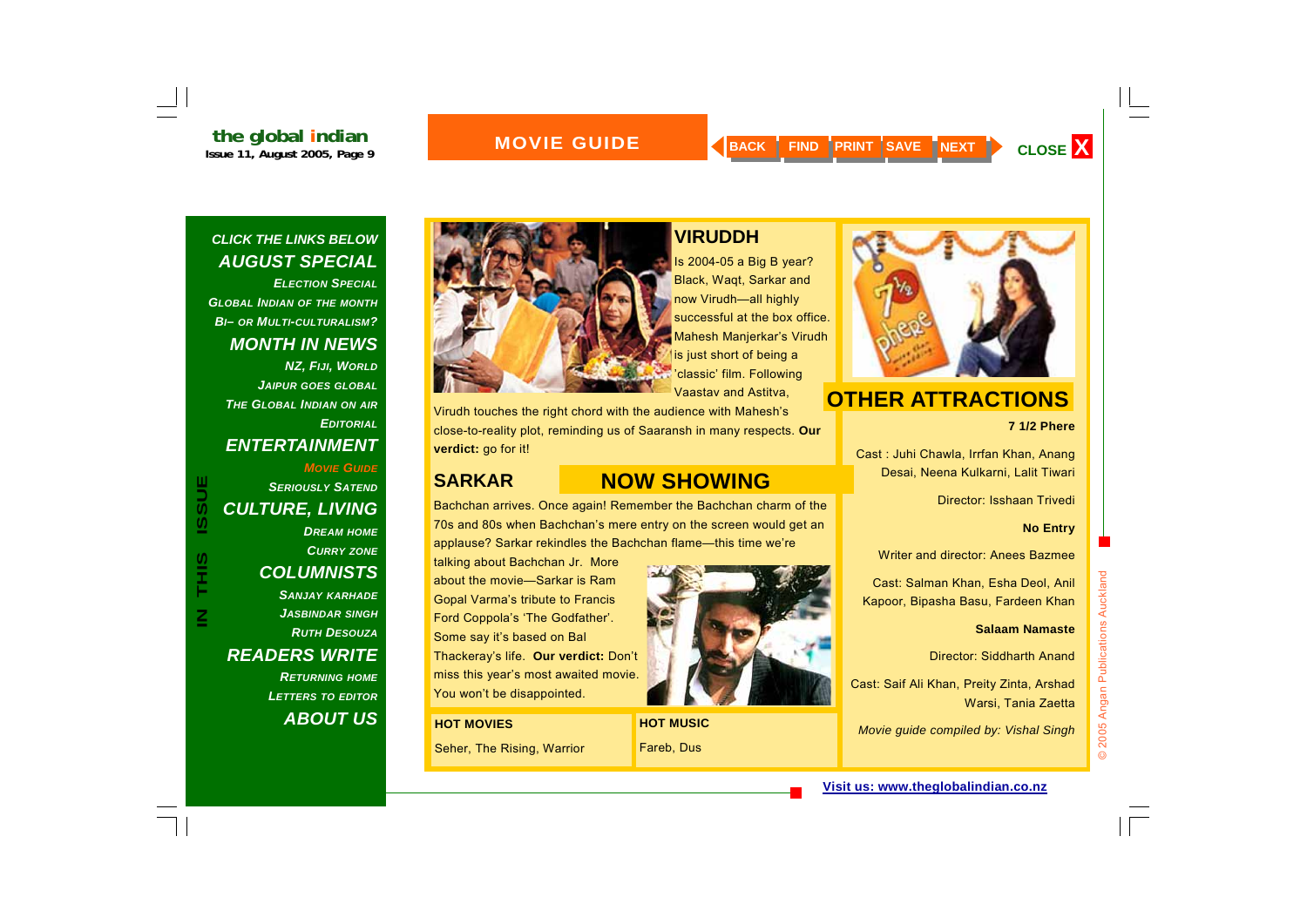*ELECTION SPECIALGLOBAL INDIAN OF THE MONTH BI– OR MULTI-CULTURALISM? MONTH IN NEWS NZ, FIJI, WORLD JAIPUR GOES GLOBAL THE GLOBAL INDIAN ON AIR EDITORIALENTERTAINMENT MOVIE GUIDE SERIOUSLY SATENDCULTURE, LIVING DREAM HOME CURRY ZONE COLUMNISTS SANJAY KARHADE JASBINDAR SINGH RUTH DESOUZAREADERS WRITE RETURNING HOME LETTERS TO EDITOR*

**IN THIS ISSUE**

SH<br>H

 $\overline{\mathsf{z}}$ 

**ISSUE** 

*ABOUT US*

## **SERIOUSLY SATEND!**

Starting this issue, we'll introduce you to your radio jockeys on Apna 990AM. Let's set the ball rolling with Satend Sharma who's known for his sense of humour. Satend exclusively reponds to TGI's tongue-in-the-cheek questions:

**The most difficult part of your job as a radio presenter:**  Keeping everyone happy.

**Funniest moment on-air:** Recently Anirudh Diwakar (Programmes Director, Radio Navtarang, Fiji) was interviewing a caller on-air. He asked her whether she was missing his programmes. She bluntly said NO!

**What do you do when a listener requests a song you hate?** I block my ears and play it!

**If you were given a chance to sing a duvet, who would you like to sing it with?** With my wife. She's terrible, so I will sound better!

**When you are not on air, which radio channel do you listen to?** I used to listen to Mai FM but being the programme director of Apna990, I have to listen to Apna990 to know what my announcers are doing.

**Worst ever present received:** Hundreds of glass tumblers received as my wedding gift; of course from different people.

**Worst habit:** Creating a humour out of everything. I hardly am serious about life!





National will:

- Strengthen families as the core of our society
- Help you get ahead with lower taxes
- Reduce your cost of doing business
- Ensure a world-class education system for all New Zealand students
- Ensure welfare is a temporary hand-up not a permanent hand-out
- Re-establish law & order in our communities

Party Vote National for **Ravi Musuku** 



to represent the Indian community with dignity in Parliament

**Ravi Musuku** PO Box 16-140, Sandringham Auckland. Phone : (09) 625 5994 ravi.musuku@national.org.nz

**Dr.Don Brash** 

www.donbrash.com Phone: (04)4719509 (Wellington) Phone: (09) 3770606 (Electorate) don.brash@national.org.nz © 2005 Angan Publications Auckland

2005 Angan Publications

 $\odot$ 

Auckland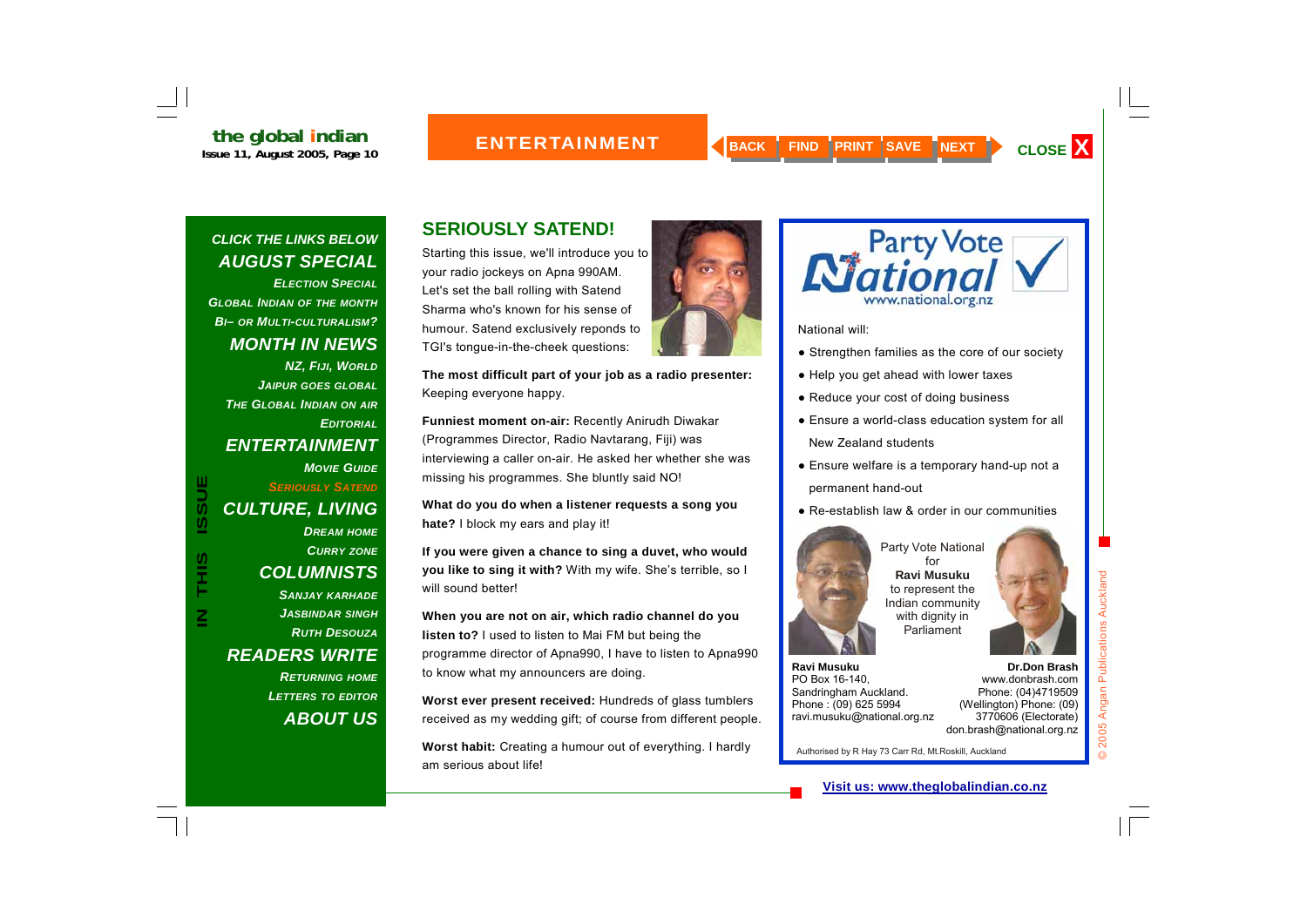### **BOREAM HOME**

our financial decisions on. Buying a home involves three key aspects: finding a home, finding a home loan, and finding a lawyer to do the legal

First, there is the real estate agent who is paid a commission. Although they work for the seller, a fair price

can still be reached through

Then there is a lawyer needed to

who has been used by family or

## *CLICK THE LINKS BELOW AUGUST SPECIAL*

*ELECTION SPECIAL GLOBAL INDIAN OF THE MONTH BI– OR MULTI-CULTURALISM? MONTH IN NEWS NZ, FIJI, WORLD JAIPUR GOES GLOBAL THE GLOBAL INDIAN ON AIR EDITORIALENTERTAINMENT MOVIE GUIDE*

### *CULTURE, LIVING DREAM HOME CURRY ZONE COLUMNISTS SANJAY KARHADE JASBINDAR SINGH*

*SERIOUSLY SATEND*

## *RUTH DESOUZAREADERS WRITE*

*RETURNING HOME LETTERS TO EDITOR ABOUT US*

## **A HOME AWAY FROM HOME**



investment. For most, it's the biggest investment in their life and can become quite an emotional affair. Talk of house prices crashing down and interest rates moving up can have you feeling like you are going around in

circles. But consider this: we cannot Starting this month, our readers will benefit from latest information on home loans. Hamish Patel, an Aucklandbased mortgage broker, will provide valuable

paperwork.

negotiation.

predict the future with information on home loans, exclusively for TGI readers.

accuracy. What we do know is our current financial situation, our preferred lifestyle and what we would like to happen, in the following years. This is the information we should base

friends previously. To ensure that you don't sign an unfair sale and purchase agreement, get them involved early on in the process.

facilitate the process. Try and pick one available from the bank you approach. Some buyers first find a home and then look for a home loan, while most prefer to get a pre-approved loan, so that they can have a fair idea of their budget while looking for a house. A pre-approval, which doesn't cost you anything, is a formal indication of how much you could borrow, and generally lasts for three months. You could visit your banker, or call a mobile lending manager to your home. This will give you a good idea of the products Another option is approaching a mortgage broker. Finding a broker who is a member of the New Zealand Mortgage Brokers Association will ensure that you are dealing with a person who has relationships with at least six lenders (most deal with up to 15). This is a great idea if you don't have the time to become an expert on all the products offered by different banks. Next month, we'll look at the



a good

*If you are looking to buy your first home, investment property, or wondering if you are paying too much on your existing mortgage, please contact Hamish on P: +649 361 3693; M: +6421 625 693; email: hamishpatel@mortgagesonline.co.nz. www.mortgagesonline.co.nz*

criteria banks consider while processing a loan request.

© 2005 Angan Publications Auckland

2005 Angan Publications Auckland

 $\odot$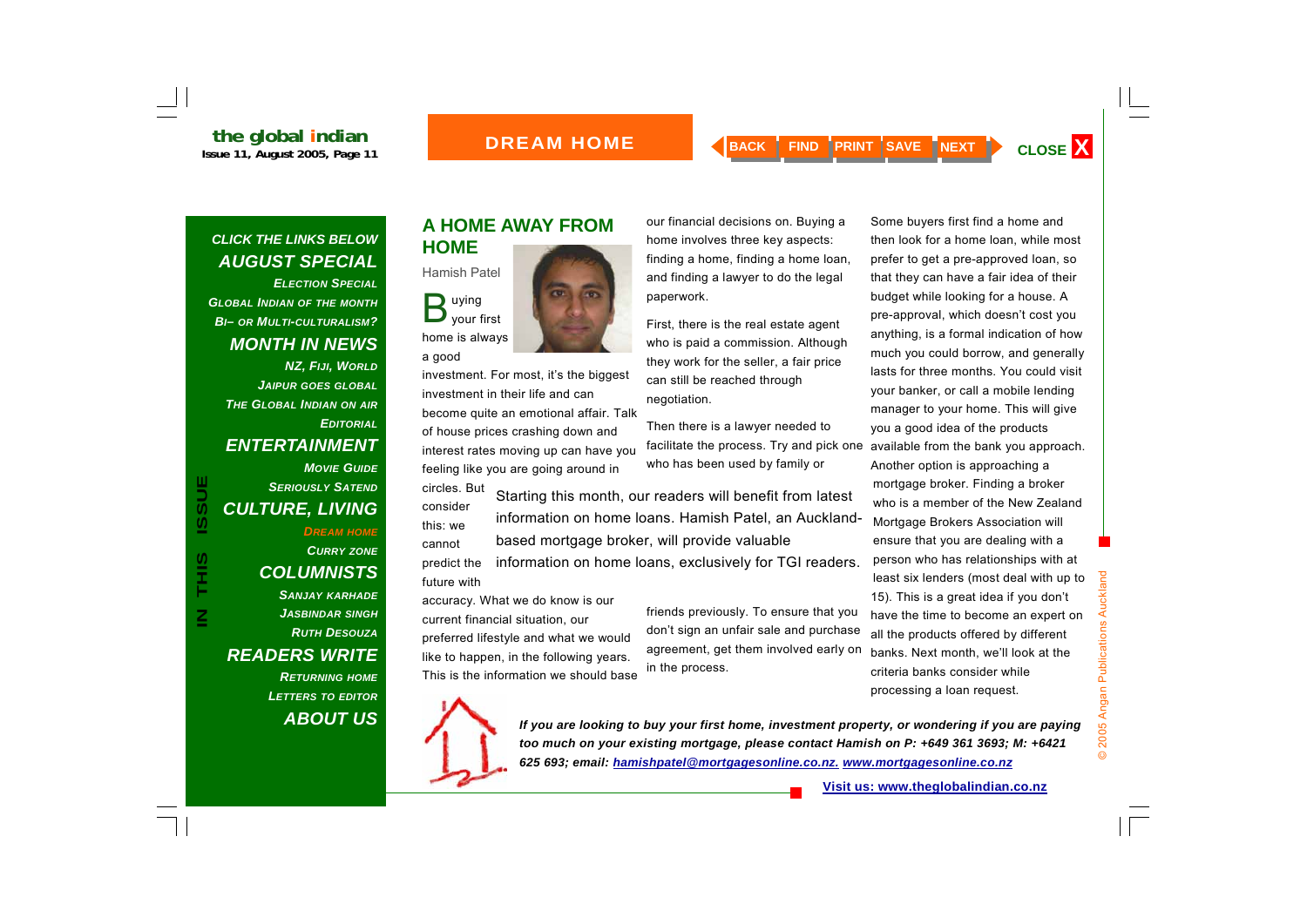*ELECTION SPECIALGLOBAL INDIAN OF THE MONTH BI– OR MULTI-CULTURALISM? MONTH IN NEWS NZ, FIJI, WORLD JAIPUR GOES GLOBAL THE GLOBAL INDIAN ON AIR EDITORIALENTERTAINMENT MOVIE GUIDESERIOUSLY SATENDCULTURE, LIVING* 

## *DREAM HOME*

**IN THIS ISSUE**

S<br>H<br>H<br>H

 $\overline{\mathsf{z}}$ 

**ISSUE** 

*CURRY ZONE*

## *COLUMNISTS*

*SANJAY KARHADE JASBINDAR SINGH RUTH DESOUZAREADERS WRITE* 

> *RETURNING HOME LETTERS TO EDITOR ABOUT US*

## **BROAD BEAN CURRY**

Ashok Kumar Parmar

## **Ingredients (serves four)**

500 grams broad beans 1 large onion

½ teaspoon chilli powder

1 teaspoon black mustard seeds, turmeric

2 teaspoons: green herb stock, ground cumin,

Ashok was born in Fiji and lives in Dunedin, New Zealand. For a profession, he develops software, and for a hobby, he

experiments in

the kitchen. When he is not writing software, he is writing recipes for the readers of The Global Indian.

ground coriander, crushed garlic, crushed ginger, garam masala, ajwain/cumin/caraway ¼ cup: oil, green peppers, spring onions

#### **Method**

Thaw the broad beans (cover them with hot water for 10 minutes) if frozen. Remove the shell which is bitter (squeeze the bean between your fingers and the shell will pop.). Wash the beans after shelling. Slice the onions, spring onions and peppers.

In a pot heat the oil and the black mustard seeds. Keep covered and fry until the seeds pop (careful not to burn the seeds).

Add the onions and sauté until tender. Add all the spices except the garam masala. Fry for a few minutes. Add the beans. Mix well and lower heat to medium. Leave covered for 10

minutes.

Mix well again and if sticking to the bottom, add 2 tablespoons of water or oil. Cook on LOW for 30 minutes or until the butter beans are tender. Turn off the heat, add the garam masala and leave for a couple of minutes before serving.

Finely sliced spring onions can be sprinkled with the garam masala at the end of the cooking.

## **A.R.M.S. TO SERVE ON SATURDAYS TOO**

Auckland Migrant Resource Centre's Three Kings branch will now be open on Saturdays too. Many migrants who could not access the services during weekdays can now avail of workshops, a fortnightly free legal advisory service, a free JP service and other information services. Contat 09 6252540.

**NEWS YOU CAN USE** 



**Advertise in The Global Indian and see your revenues grow Contact Vaibhav Gangan 021 251 4924 Email: sales@theglobalindian.co.nz**

## **the global indian**

NZ's e-zine for Indians abroad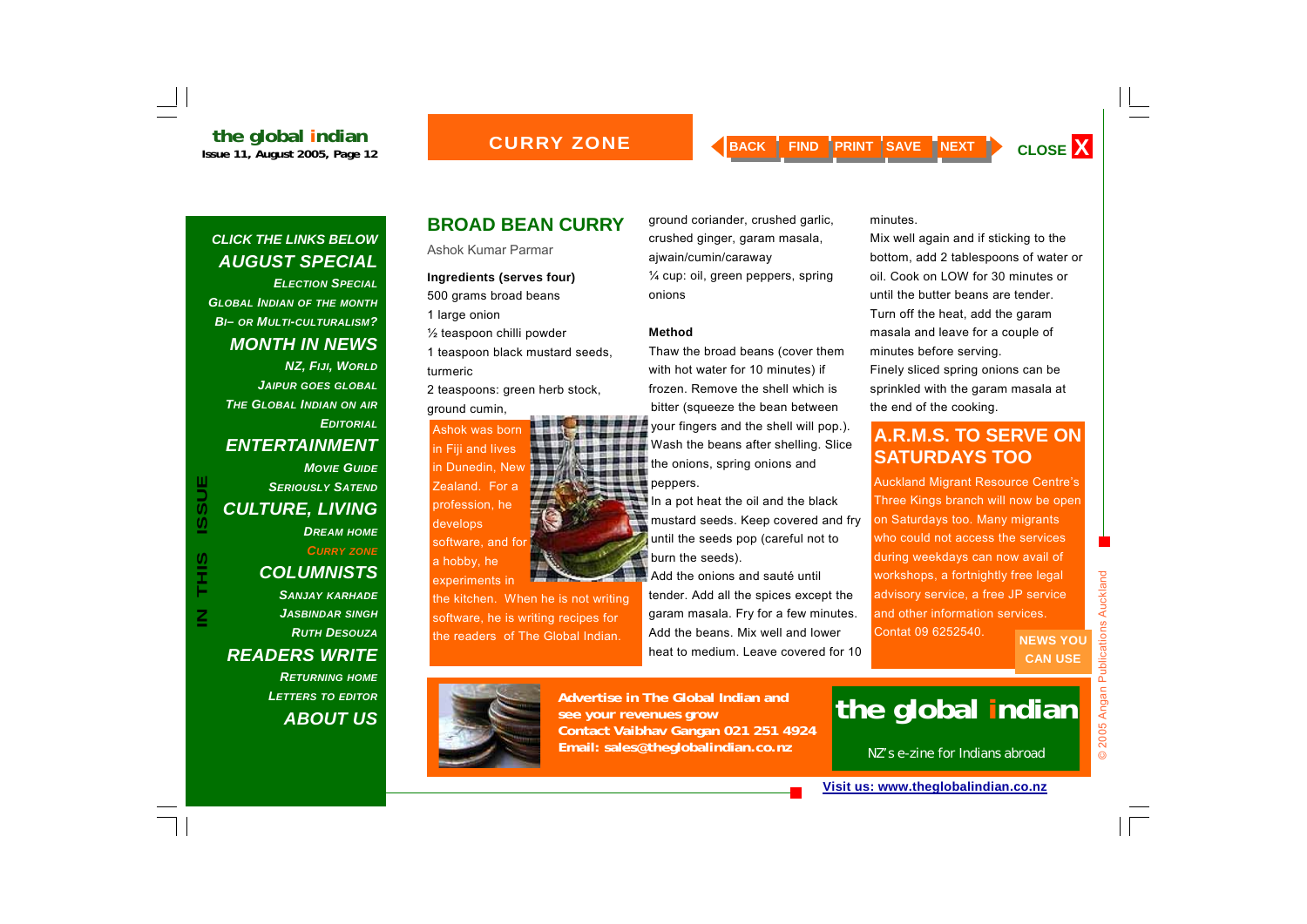*ELECTION SPECIAL GLOBAL INDIAN OF THE MONTH BI– OR MULTI-CULTURALISM? MONTH IN NEWS NZ, FIJI, WORLD JAIPUR GOES GLOBAL THE GLOBAL INDIAN ON AIR EDITORIALENTERTAINMENT MOVIE GUIDESERIOUSLY SATENDCULTURE, LIVING DREAM HOME CURRY ZONE*

## *COLUMNISTS*

*SANJAY KARHADE JASBINDAR SINGH RUTH DESOUZAREADERS WRITE RETURNING HOME LETTERS TO EDITOR ABOUT US*

## **WHO'S THE BOSS?**

Sanjay Karhade

'Who's the boss?' is the question haunting me at the moment when I think about the Indian cricket team's selection for the triangular series to be played in Sri Lanka on one hand and its functionaries on the other. Sourav Ganguly has been banned by the International Cricket Council (ICC) and is still included in the Indian squad. His selection puzzles me no end. The move gives birth to many a question. Let's count them.

Is the Board of Control for Cricket in India (BCCI) taking the ICC for granted? If yes, it is rubbing the parent body on appealed against. This also means Chappell's failure in the wrong side. If no, the selection



**IN SERIOUSLY SATEND**<br> **IN CULTURE, LIVING**<br> *IN DREAM HOME*<br> *IN DREAM HOME*<br> *CURRY ZONE*<br>
COLUMNISTS<br>
SANJAY KARHADE<br>
JASBINDAR SINGH committee has blundered by selecting a player who has

committee has blundered by selecting a player who has been banned by the ICC, for, I am sure, the selectors are aware that a player who's banned from playing a particular number of matches cannot take part in those many matches even if they select him!

And what about Rahul Dravid? Will he continue to lead Team India if BCCI's appeal to ICC to redeem Ganguly of the ban is acceded to? Or will Ganguly join back as the captain? In the second scenario it will be unfair to many

players - Dravid gets relegated to deputyship, Sehwag to a mere membership and one of the upcoming cricketers gets dropped from the squad. Is this the best way to appoint a new captain along with a new coach?

Greg Chappell's authority too comes under the scanner, for, he had talked about taking tough decisions only a few days back and he also is a de facto part of the selection committee. Obviously, he hasn't been able to put ICC's ban on Ganguly into perspective. And one can safely say that he's aware of the way any ICC-banned Australian cricketer will be dealt with by the Australian Selection Committee, whether or not the ban by the ICC has been convincing the powers-that-be in the BCCI and its selection committee on the issue. The defence that Ganguly's selection is 'provisional' would hold no ground simply because no 'provision' can be made for an ICCbanned cricketer in any manner.

One thing, however, is for sure. Kris Srikkanth, some time ago, had said that he will not include Ganguly in his team even as the 15<sup>th</sup> player. And the Indian selectors seem to be agreeing with him - they have selected Ganguly as the 16<sup>th</sup> player!

"Don't wait around for other people to be happy for you. Any happiness you get you've got to make yourself." Alice Walker.

*Contributed by Bharti Hira, Wellington* 

**FOOD FOR THOUGHT**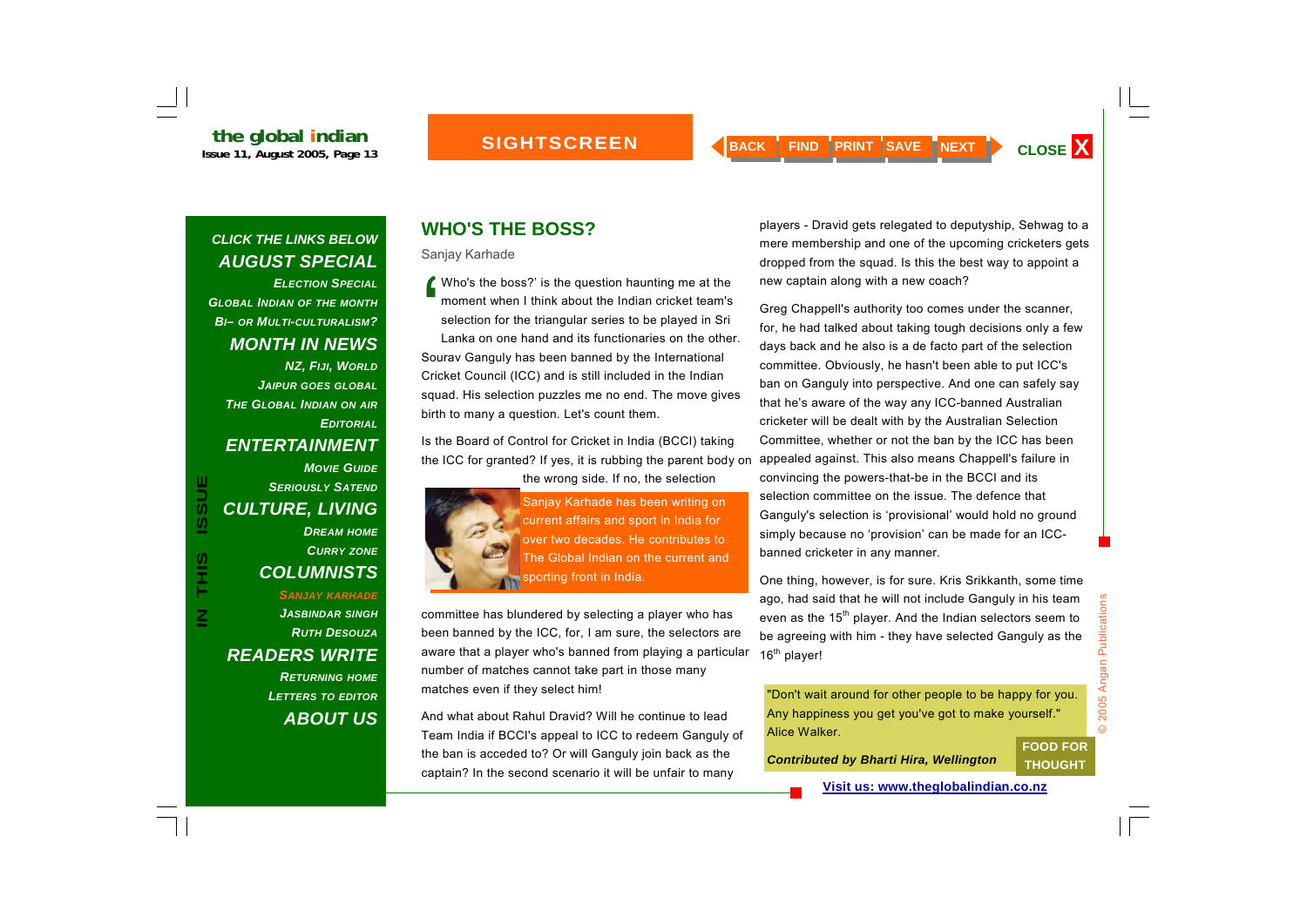*ELECTION SPECIALGLOBAL INDIAN OF THE MONTH BI– OR MULTI-CULTURALISM? MONTH IN NEWS NZ, FIJI, WORLD JAIPUR GOES GLOBAL THE GLOBAL INDIAN ON AIR EDITORIALENTERTAINMENT MOVIE GUIDE SERIOUSLY SATENDCULTURE, LIVING DREAM HOME CURRY ZONE COLUMNISTS SANJAY KARHADE JASBINDAR SINGH RUTH DESOUZAREADERS WRITE RETURNING HOME LETTERS TO EDITOR ABOUT US*

## **THE ART OF GIVING AND RECEIVING FEEDBACK!**

#### Jasbindar Singh

still remember the day some years ago, the moment even, when I had just finished a 45 minute presentation and was approached by a member of the audience who proceeded to tell me all that was wrong with what I had said and done. I was gob-smacked as I had barely had time to recover my breath, leave along digest someone else's appraisal (irrespective of its value!).

Okay - so this is rather an extreme example as typically, giving feedback in our work setting is usually within a more formal or accepted context such as performance appraisal, manager and leader as coach, and specific skills training. However, the example above does contain some useful lessons: choose your time and place well; make sure that feedback has been asked for or that you have a relationship or context in which giving feedback is an accepted part of that relationship or process; giving

intentions in giving the feedback; make performance. You might it constructive

#### **How to give effective feedback:**

focus on behaviour, not the person; focus on observation and facts rather than inferences; focus on describing, not judging or giving advice; avoid

> Research shows that<br>feedback has the power to direct behaviour and motivate performance."

absolutes - "either/or", "always/never". Focus on descriptions of behaviour which are in terms of "more or less"; keep to specific examples in the "here and now" rather than generalising; focus on exploration of alternatives rather than providing the answers or solutions; focus feedback on the amount of information the person receiving it can use at the time, rather than all that you have to give.

**Why is feedback so important?** 

feedback is not about 'dumping on the Research shows that feedback has the other person'; be clear about your own power to direct behaviour and motivate

> *Jasbindar Singh is a business psychologist and executive coach. www.sqconsulting.co.nz*



even recall a time when this happened to you. What made the feedback so useful or significant? What did the feedback provider do that made it easy for you to receive their message?

**Receiving feedback:** practise good listening; ask for clarification if you are left with a mixed message; ask for examples, if the feedback sounds general; you can share and say where you agree, disagree and why; ask for time for reflection and have a further advancing conversation later.

Over the coming weeks, become more conscious of: how you give feedback; how feedback is given to you; how you receive the feedback.

Take care and keep away from those nasty winter bugs (if you are in the southern hemisphere!).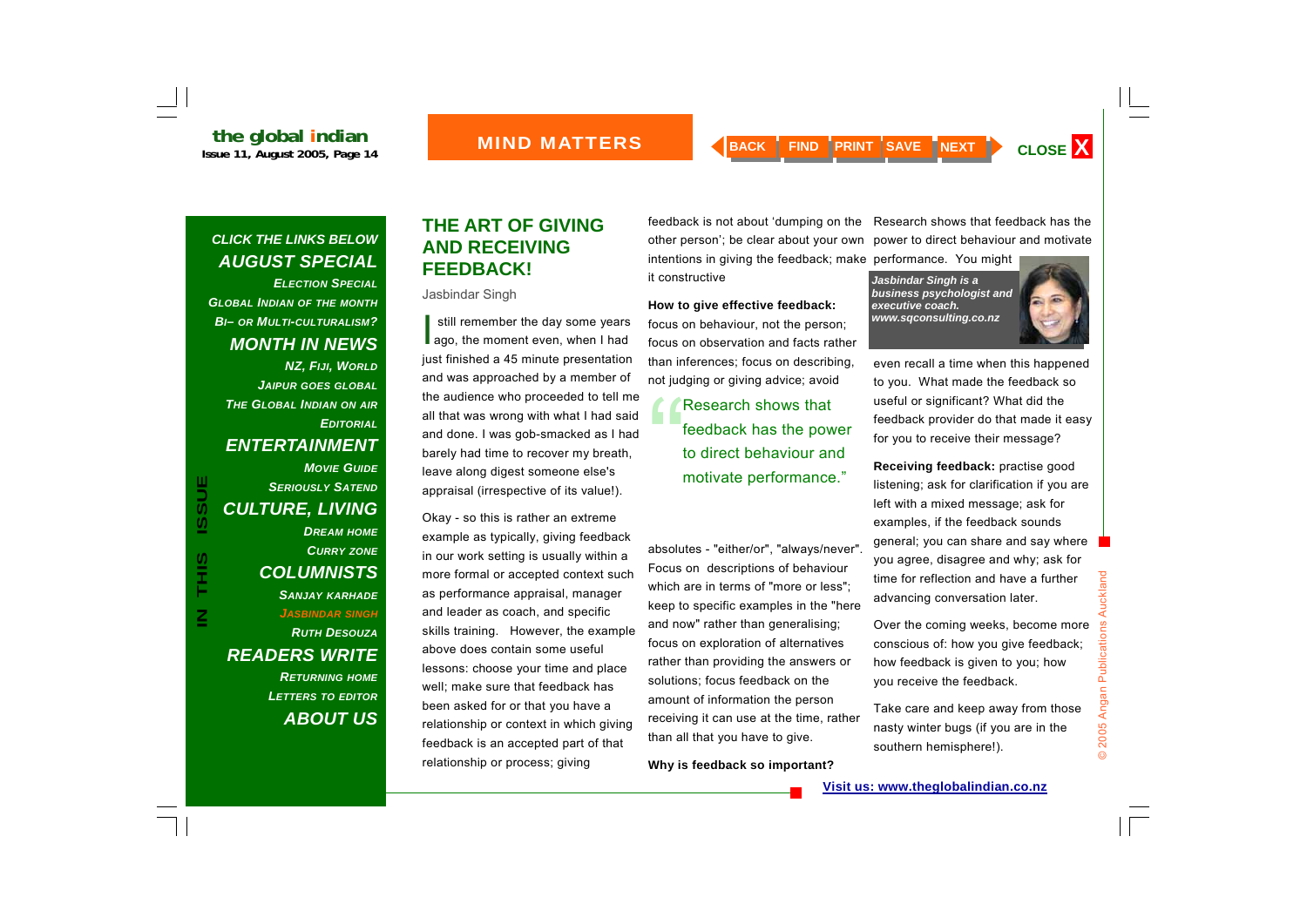**the global indian**<br>Issue 11, August 2005, Page 15

*ELECTION SPECIALGLOBAL INDIAN OF THE MONTH BI– OR MULTI-CULTURALISM? MONTH IN NEWS NZ, FIJI, WORLD JAIPUR GOES GLOBAL THE GLOBAL INDIAN ON AIR EDITORIALENTERTAINMENT MOVIE GUIDESERIOUSLY SATENDCULTURE, LIVING DREAM HOME CURRY ZONE COLUMNISTS SANJAY KARHADE JASBINDAR SINGH RUTH DESOUZA READERS WRITE* 

**IN THIS ISSUE**

S<br>H<br>H

 $\overline{\mathsf{z}}$ 

**ISSUE** 

*RETURNING HOME LETTERS TO EDITOR ABOUT US*

## **SHOULD YOU PROTECT YOUR LANGUAGE?**

Ruth DeSouza

I read once that migrants stay<br>connected to their culture through land, language and food. But many of us have lost both our land and our language. Often language is the first thing to be sacrificed to aid mobility or to avoid discrimination. Where, as in my case, the history of migration has been inter-generational, there can be an even greater separation. This e-zine is written in English and that is testament to the impact of what Irish writer Seaghán Ó Murchú refers to as "globalisation, imperialism, and practicality."

This week I watched as Kenyan-born writer Ngugi wa Thiongo received an honorary doctorate from the University of Auckland. Ngugi is from the Gikuyu tribe and has made a conscious decision to write in his ancestral language, Gikuyu, despite this act being both unfashionable and life threatening. Ngugi sees language as

the a way of describing the world and as a way of understanding himself. He sees language and culture as inseparable and so the loss of the language leads to the loss of culture.

## Ngugi sees language as<br>the a way of describing the world and as a way of understanding himself."

Language carries culture. And culture carries, through conversation and literature, the entire body of values by which we perceive ourselves and our place in the world. Language then, is inseparable from ourselves as a community of human beings with a specific and shared form, character, history and relationship to the world.

What are we willing to do to protect our languages? The Human Rights Commission identified language as a key strategic issue and has initiated a language policy network to advance the discussion of language issues facing New Zealand. This includes Te Reo M āori, the Pacific languages, community and international

ESOL, interpretation services, literacy and language discrimination. It is also working to promote International Languages Week.

How can we go about reclaiming or

languages,

*Ruth is a researcher, educator and mental-health nurse.* 

protecting our languages? The decision about what to pass on to our children and what to let go of is a difficult one for many migrants. Research shows that children who learn to speak two or more languages have many advantages. They know two cultures, have better thinking skills, are able to communicate with a wider variety of people and there are 2005 Angan Publications perhaps even future economic advantages. The language learned is unimportant. Becoming bilingual or multilingual is a treasure, or a taonga, that parents can offer their children. Like all gifts, thought and care must be put into the selection, preparation,  $\odot$ packaging and delivery of that gift.

© 2005 Angan Publications Auckland

Auckland

**Visit us: www.theglobalindian.co.nz**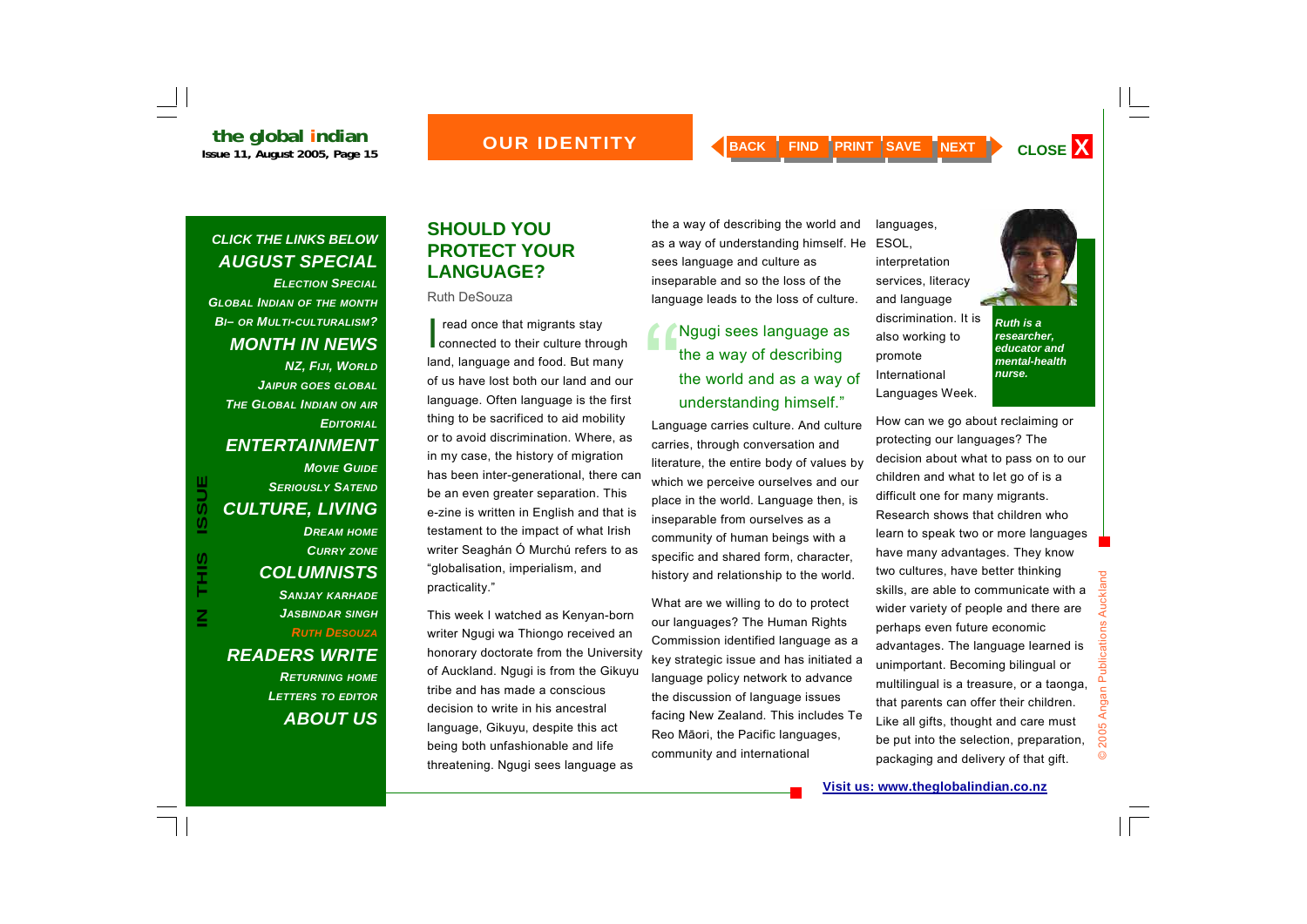So I am in India for that kind of time definitely. Thankfully I still earn in dollars most of the time as my

business involves dealing with New

New Zealand taught me to slow down and smell the flowers along the way instead of rushing through each day like there is no tomorrow. Today I try and maintain that sedate pace in Hyderabad. I have also planned in such a way that I am insulated to

some extent from the traffic and other irritants that we face back home. With proper planning it can be a great and rewarding experience to re-migrate to

and every time I land there it is like I have not been away

at all. I am truly having the best of

both worlds.

## *CLICK THE LINKS BELOW AUGUST SPECIAL*

*ELECTION SPECIALGLOBAL INDIAN OF THE MONTH BI– OR MULTI-CULTURALISM? MONTH IN NEWS NZ, FIJI, WORLD JAIPUR GOES GLOBAL THE GLOBAL INDIAN ON AIR EDITORIALENTERTAINMENT MOVIE GUIDE SERIOUSLY SATENDCULTURE, LIVING DREAM HOME CURRY ZONE*

*COLUMNISTS SANJAY KARHADE JASBINDAR SINGH RUTH DESOUZAREADERS WRITE* 

**IN THIS ISSUE**

S<br>H<br>H

 $\overline{\mathsf{z}}$ 

**ISSUE** 

*RETURNING HOME LETTERS TO EDITOR ABOUT US*

## **RETURNING HOME...**

Arun Jacob

It has been a fascinating returning-<br>to-India experience for my family and myself. It was not easy letting go of the comfortable jobs and pace of New Zealand and getting back home to set up a business. It helped that we planned this for a long time. It was not a decision taken in a homesick moment in the midst of a typical rain filled day in Auckland!

Somehow the overseas experience seems to give a holistic view of life and work. I keep getting asked the question "Are you back in India for good or are you going back?" I guess it is inevitable when you have an indefinite returning resident's visa. Right at this moment I am enjoying building my company and I know it will take 3 to 4 years of committed work to see it acquire critical mass.

## the global indian tell-a-friend draw

The winner of the July surprise gift competition is **Sonali Geo**. Winner should contact us within a month. Would you like to win a gift? Just send us email addresses of your friends in New Zealand. They'll get our future issues free, and you will go in a draw to win a **WIN** 

surprise gift. Entries close 20 Aug. Email: editor@theglobalindian.co.nz (Open to New Zealand readers. Email addresses should be valid and should be of people living in New Zealand. Management's decision will be final.)

**ASURPRISE GIFT** 

#### **Visit us: www.theglobalindian.co.nz**

© 2005 Angan Publications Auckland

 $\odot$ 

2005 Angan Publications Auckland

## Zealand, and I spend in Rupees. It's an ideal financial situation for me. I also travel frequently to New Zealand For some, migrating is a major<br>step. But going back can take even greater courage. Here's our reader, Arun Jacob's experience…"

India. The opportunity to utilize the skills and experience acquired overseas and build a monetarily rewarding business or profession is immense. And if one creates the platform to get back overseas as and when required and without any restrictions (like an indefinite residency), it can be a case of having your cake and eating it too.

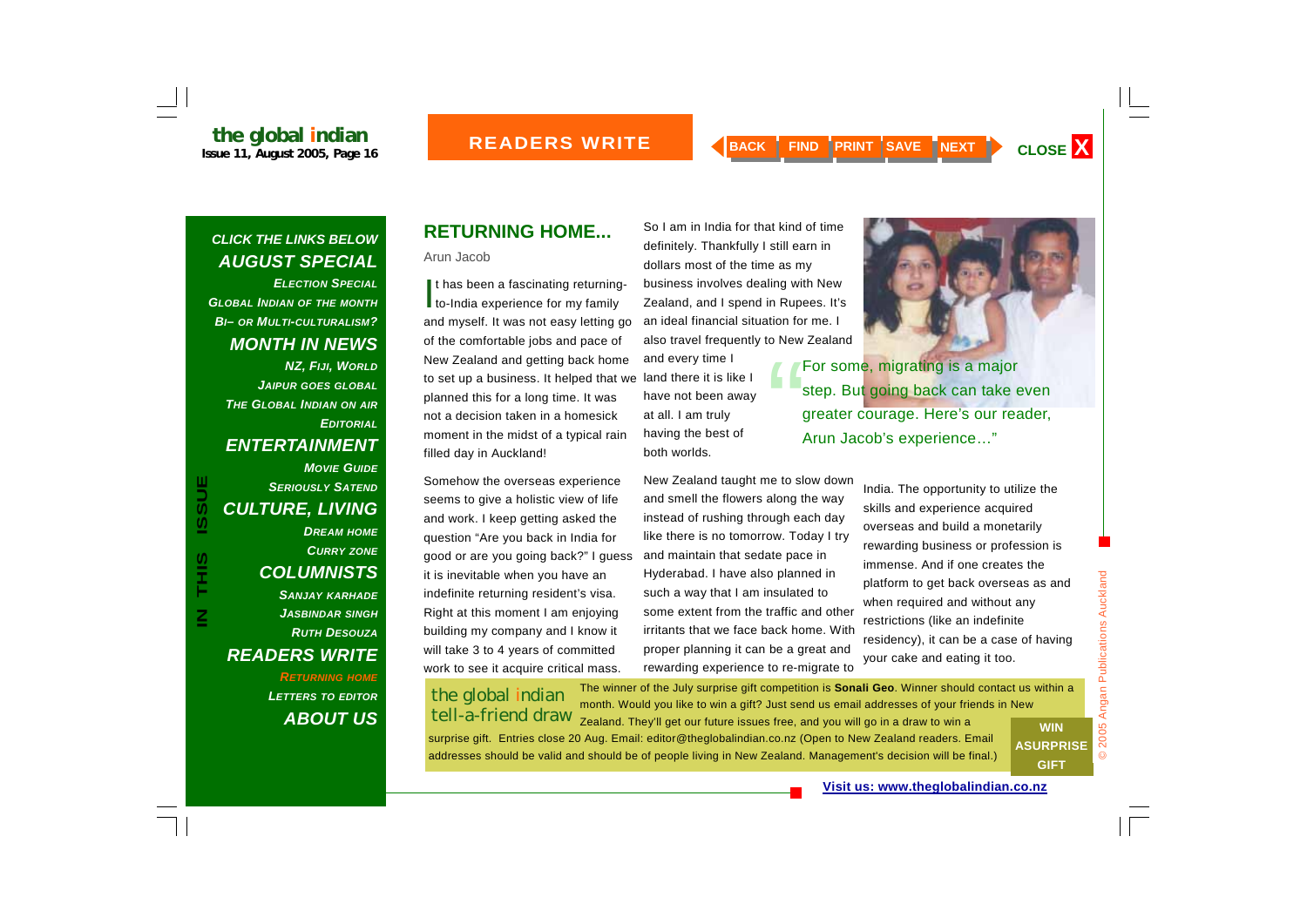*ELECTION SPECIALGLOBAL INDIAN OF THE MONTH BI– OR MULTI-CULTURALISM? MONTH IN NEWS NZ, FIJI, WORLD JAIPUR GOES GLOBAL THE GLOBAL INDIAN ON AIR EDITORIALENTERTAINMENT MOVIE GUIDESERIOUSLY SATENDCULTURE, LIVING DREAM HOME CURRY ZONE*

## *COLUMNISTS SANJAY KARHADE JASBINDAR SINGH RUTH DESOUZAREADERS WRITE RETURNING HOME LETTERS TO EDITOR ABOUT US*

**IN THIS ISSUE**

THIS

 $\overline{\mathbf{z}}$ 

**ISSUE** 

## **THE NZ HERALD MISQUOTED ME**

I was misquoted in the *New Zealand Herald* article on 25th July on the rally for interfaith harmony. In my speech I did not say that the attacks on the Auckland mosques were politically motivated. What I said was that I was heartened by this show of support for the Muslim community, who were absolutely appalled by the killing of innocent people in the name of our faith. There is nothing in Islam that can justify such acts. I spoke of the importance of bringing people together, so that we can continue to preserve New Zealand values of fairness, tolerance and equity. In this context, I said that we need to start a non-violent jihad against those sections of the community who would use race and religion to pull us apart for the sake of a few percentage points in the polls.

*Anjum Rahman, Labour Party List Candidate* 

## **WAKE UP WINSTON PETERS**

Today (28 July) Winston Peters out-rightly attacked the Muslim community and disrespected the religion of Islam without any understanding of either. He's defined us as "Indeed these groups are like the mythical Hydra - a serpent underbelly with multiple heads capable of striking at any time and in any direction." I think Winston's lack of knowledge on issues is the reason behind his political failure. We - the Muslim community also sympathise with what happened on 9/11, in Bali, in Spain and in London. Such acts are inexcusable, and such motives pure evil. However Winston, have you obviously identifying yourself to the European 'balanced' experience sympathised with the millions dying in countries like Iraq, Iran, Palestine, or Afghanistan? Or are those dying in the Middle East not deserving of your sympathy? - **Tayyaba Khan, Founder & Executive Member of Auckland Muslim Girls Association** 

**congratulates all the Indians living across the world on the 58th Independence Day on 15 Aug 2005** 

**The Global Indian** 

*"At the stroke of the midnight hour, when the world sleeps, India will awake to life and freedom."* Jawaharlal Nehru (14 August 1947)

## The Global Indian, for the *good* in you

## **the global indian**

NZ's e-zine for Indians abroad